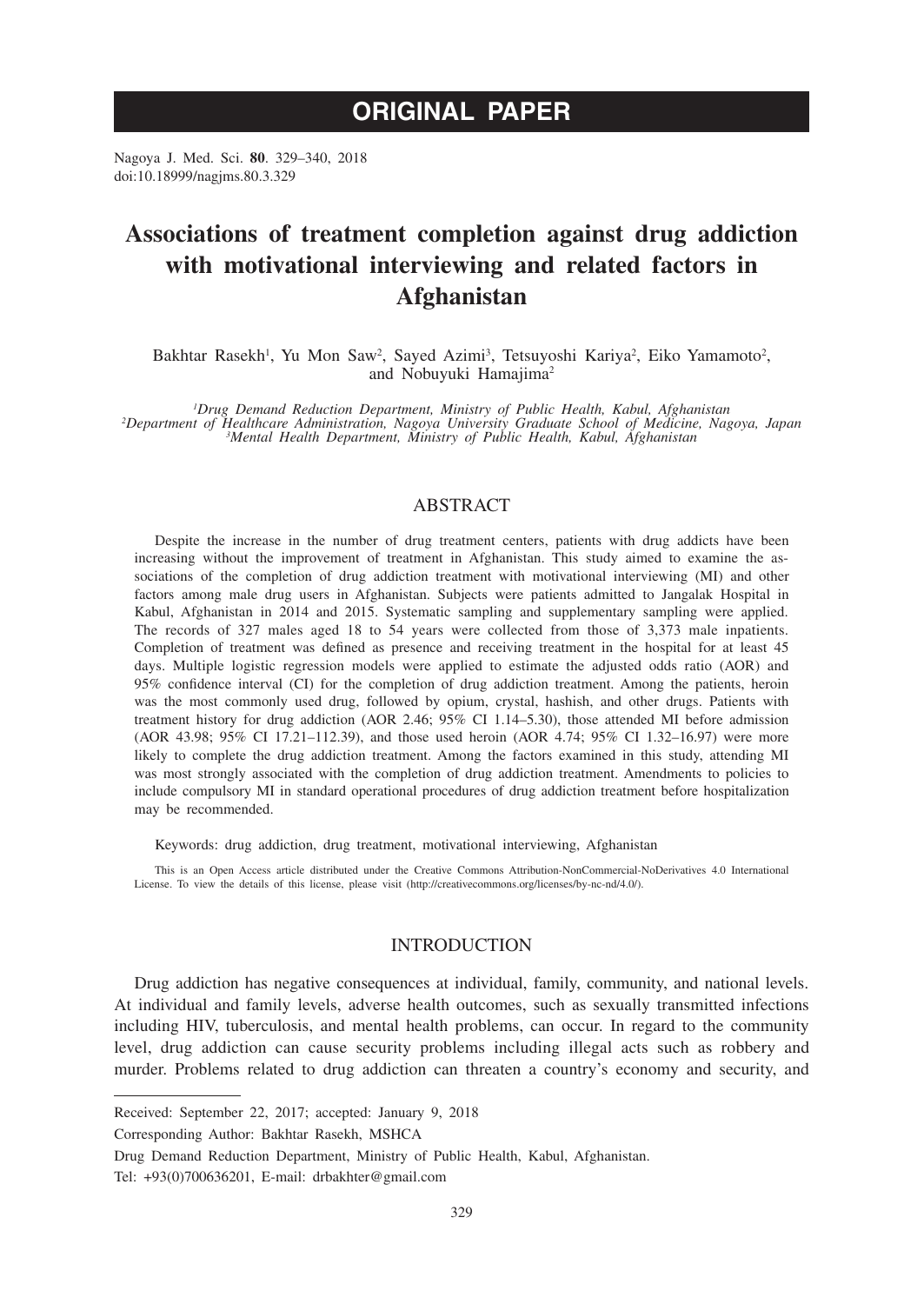be a burden on the health system. In 2014, approximately 250 million people aged between 15 to 64 years worldwide used at least one type of narcotics. Of them, nearly 29 million suffered from drug-related problems and needed treatment. However, only one out of six drug users suffering from severe drug addiction underwent treatment.<sup>1)</sup>

Afghanistan is known to have the highest number of opiate users in the world. The national rate of drug users was 12.6% among adults in 2015, being almost two times higher than the global rate of 5.2%. At least one family member used drugs at one out of three households in Afghanistan. The estimated recent drug users were 1.6 to 2.4 million adults. In 2015, the drug use rate in rural areas was 2.5 times higher than in urban areas.<sup>2)</sup>

Motivational interviewing (MI) is an evidence-based method, by which a patient's behavior could modify through interactive counseling. MI is an applied patient-centered approach to raise patients' awareness toward drug use and negative health outcomes. MI also facilitates patients to imagine a better future and set goals to accomplish.<sup>3)</sup> It was reported that integrating MI in the early phases of treatment might have positive effects on treatment and improve the effectiveness of treatment programs.4-6)

In 2012, 102 drug addiction treatment centers offered treatments for drug addiction across Afghanistan. Of them, 78 drug addiction treatment centers were supported by the United States government under the Bureau of International Narcotics and Law Enforcement Affairs.7) Drug addiction treatment is a cycle that includes pre-treatment, treatment, and post-treatment phases. In the pre-treatment phase, patients' health status is measured and categorized to find out suitable drug treatment centers. During the treatment phase, the patients receive symptomatic drug treatment, behavioral counseling, and support groups are established. Post-treatment services consist of 1) follow-up visits of successfully treated patients, 2) facilitation of employment for former drug users through vocational training, and 3) establishment of effective appliances to reduce the frequency of a relapse.<sup>8)</sup>

Regardless of the effectiveness of MI, attending a MI is completely voluntary in the pretreatment phase of a drug addiction program in Afghanistan. Many drug users do not attend MI before receiving drug addiction treatment in Afghanistan. Therefore, this study aimed to examine the associations of the completion of treatment with MI and other factors.

# MATERIALS AND METHODS

#### *Study participants*

The study was conducted at a drug addiction treatment hospital, Jangalak Hospital with 300 beds in Kabul, Afghanistan. The maximum treatment capacity in a year was 2,400 male drug users. According to the Drug Demand Reduction Policy, the duration of treatment in this hospital was 45–90 days. Data were collected from case files of patients admitted in 2014 and 2015. In total, 3,373 case files were available from January 2014 to December 2015. At first, 500 cases were selected by a systematic sampling using the discharge list; every sixth case in the order of admission number. When 21 cases were found in one month, the sampling moved to the next month. Because of the renovation of the hospital, the patients discharge on December 2015 were fewer, resulting in 17 cases. Those discharged at the first day due to treatment rejection and referral to another facility were excluded from the 500 selected cases. Those without information listed in Tables 1 and 2 were also excluded. Since the excluded cases were larger than expected, 45 cases were arbitrarily sampled from the inpatients discharged during the same period.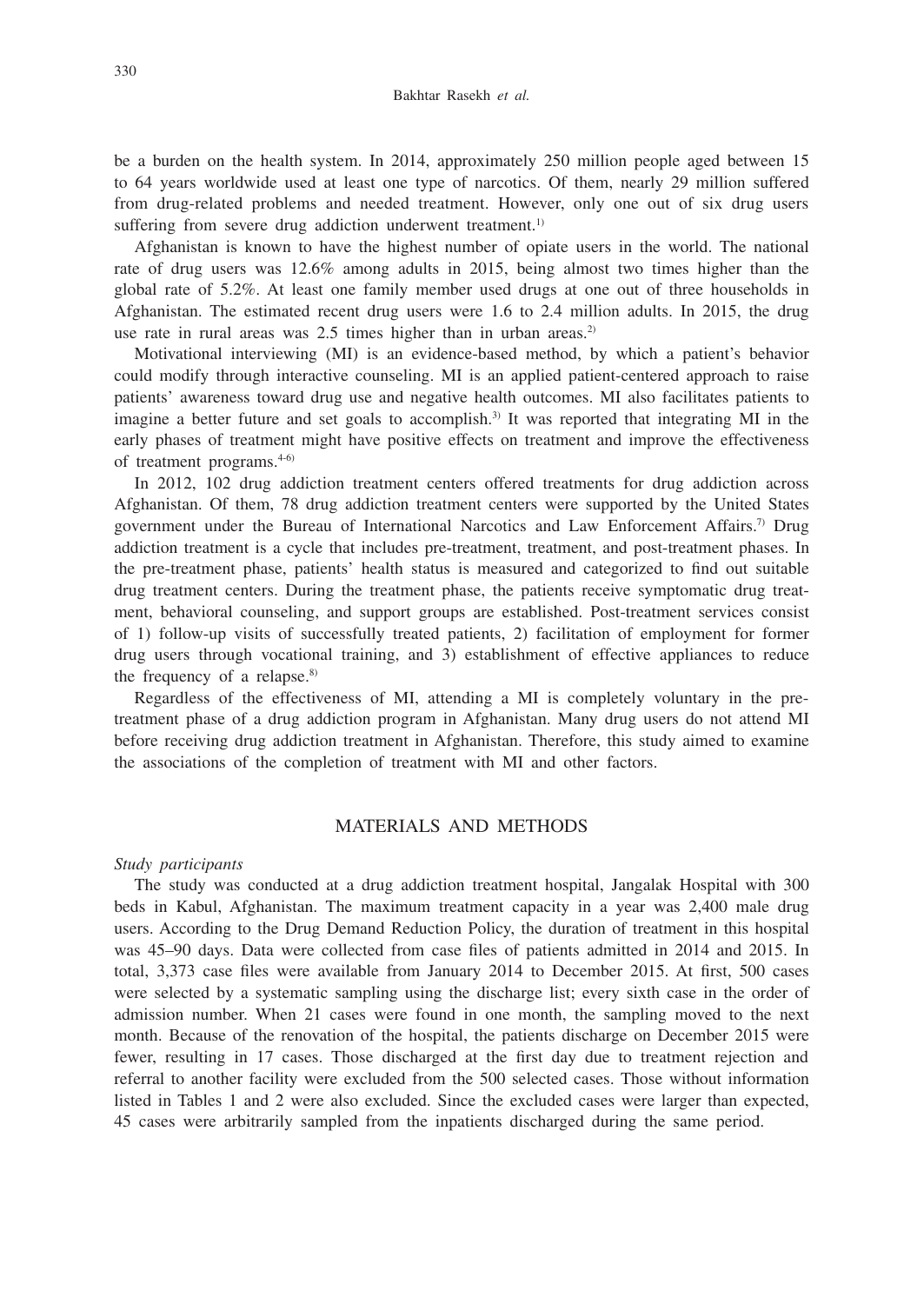| Characteristics                                     | Total     |      |                  | Kabul | Non-Kabul |      |
|-----------------------------------------------------|-----------|------|------------------|-------|-----------|------|
|                                                     | ${\bf N}$ | $\%$ | $\mathbf N$      | $\%$  | ${\bf N}$ | $\%$ |
| Total                                               | 327       | 100  | 74               | 100   | 253       | 100  |
| Age                                                 |           |      |                  |       |           |      |
| $18-27$ years                                       | 146       | 44.6 | 36               | 48.6  | 110       | 43.5 |
| $28-37$ years                                       | 123       | 37.6 | 22               | 29.7  | 101       | 39.9 |
| 38-47 years                                         | 48        | 14.7 | 14               | 18.9  | 34        | 13.4 |
| 48-54 years                                         | 10        | 3.1  | $\mathfrak{2}$   | 2.7   | 8         | 3.2  |
| <b>Marital</b> status                               |           |      |                  |       |           |      |
| Single                                              | 160       | 48.9 | 42               | 56.8  | 118       | 46.6 |
| Married                                             | 167       | 51.1 | 32               | 43.2  | 135       | 53.4 |
| <b>Employment status</b>                            |           |      |                  |       |           |      |
| Unemployed                                          | 218       | 66.7 | 46               | 62.2  | 172       | 68.0 |
| Employed                                            | 109       | 33.3 | 28               | 37.8  | 81        | 32.0 |
| <b>Economic</b> status                              |           |      |                  |       |           |      |
| $Poor^{\ast 1}$                                     | 256       | 78.3 | 55               | 74.3  | 201       | 79.4 |
| Fair and rich                                       | 71        | 21.7 | 19               | 25.7  | 52        | 20.6 |
| <b>Social status</b>                                |           |      |                  |       |           |      |
| $Good*2}$                                           | 284       | 86.9 | 65               | 87.8  | 219       | 86.6 |
| Better and best                                     | 43        | 13.1 | $\overline{9}$   | 12.2  | 34        | 13.4 |
| Family history of drugs use                         |           |      |                  |       |           |      |
| N <sub>0</sub>                                      | 276       | 84.4 | 63               | 85.1  | 213       | 84.2 |
| Yes                                                 | 51        | 15.6 | 11               | 14.9  | 40        | 15.8 |
| Immigration status from other<br>provinces to Kabul |           |      |                  |       |           |      |
| Immigrated                                          | 136       | 41.6 | $\Omega$         | 0.0   | 136       | 41.6 |
| Not immigrated                                      | 191       | 58.4 | $\boldsymbol{0}$ | 0.0   | 191       | 58.4 |

Table 1 Socio-demographic characteristics of participants according to the permanent address (N=327)

\*1 Those without a regular income.

\*2 Those living apart but keeping with their family.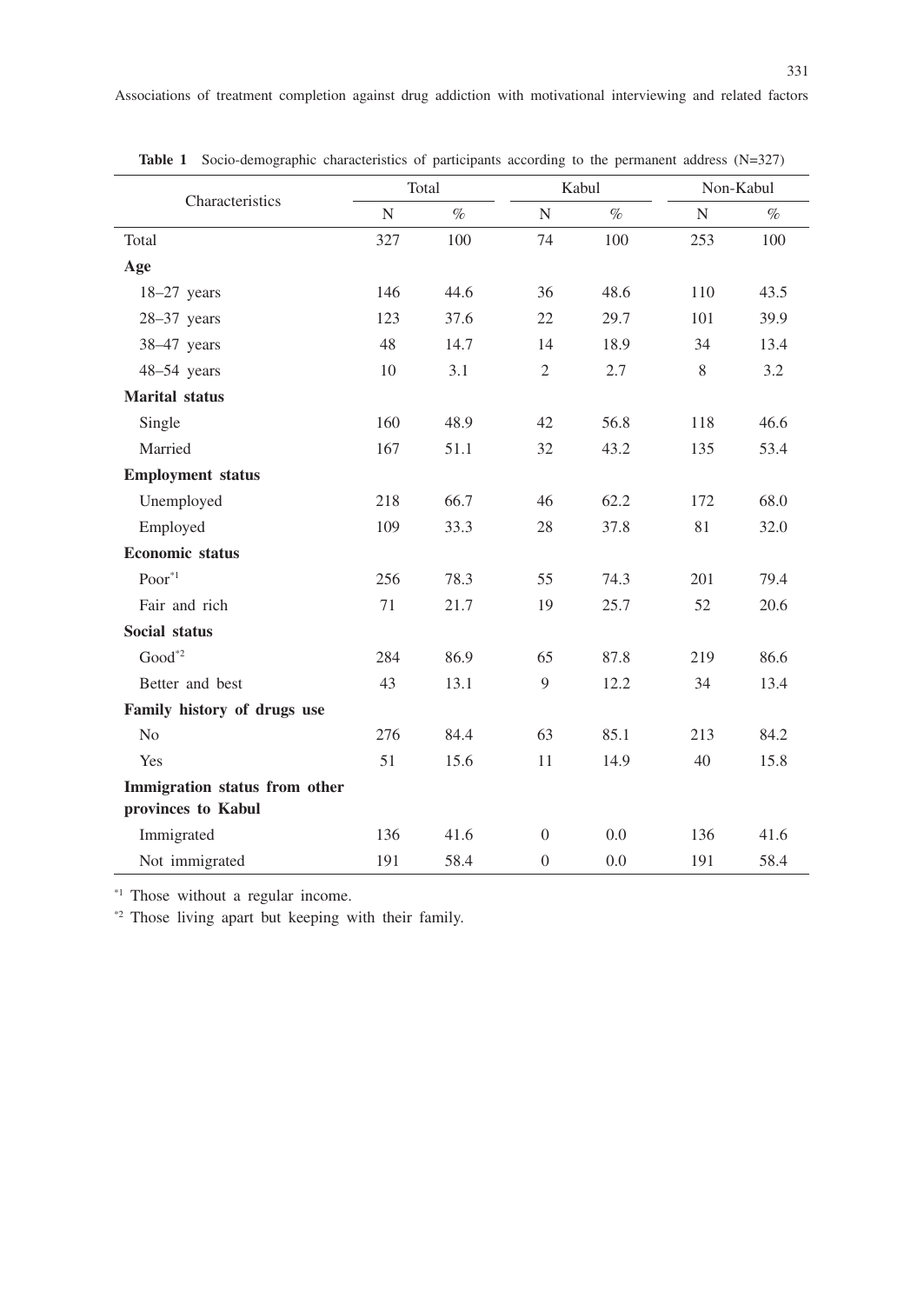| Characteristics           |     | Total |                | Kabul | Non-Kabul |      |  |
|---------------------------|-----|-------|----------------|-------|-----------|------|--|
|                           | N   | $\%$  | ${\bf N}$      | $\%$  | N         | $\%$ |  |
| Duration of drug use      |     |       |                |       |           |      |  |
| $\leq$ 13 years           | 279 | 85.3  | 61             | 82.4  | 218       | 86.2 |  |
| >13 years                 | 48  | 14.7  | 13             | 17.6  | 35        | 13.8 |  |
| Number of use per day     |     |       |                |       |           |      |  |
| $1 - 2$                   | 204 | 62.4  | 50             | 67.6  | 154       | 60.9 |  |
| >2                        | 123 | 37.6  | 24             | 32.4  | 99        | 39.9 |  |
| Mode of use               |     |       |                |       |           |      |  |
| Smoke                     | 309 | 94.5  | 71             | 95.9  | 238       | 94.1 |  |
| Non Smoke                 | 18  | 5.5   | $\mathfrak{Z}$ | 4.1   | 15        | 5.9  |  |
| Reason for first use      |     |       |                |       |           |      |  |
| Social problem            | 78  | 23.9  | 16             | 21.6  | 62        | 24.5 |  |
| Peer pressure             | 249 | 76.1  | 58             | 78.4  | 191       | 75.5 |  |
| First use place           |     |       |                |       |           |      |  |
| Afghanistan               | 201 | 61.5  | 51             | 68.9  | 150       | 59.3 |  |
| Out of Afghanistan        | 126 | 38.5  | 23             | 31.1  | 103       | 40.7 |  |
| <b>Initiation</b> age     |     |       |                |       |           |      |  |
| $\leq$ 24 years           | 209 | 63.9  | 52             | 70.3  | 157       | 62.1 |  |
| >24 years                 | 118 | 36.1  | 22             | 29.7  | 96        | 37.9 |  |
| <b>Previous treatment</b> |     |       |                |       |           |      |  |
| N <sub>0</sub>            | 170 | 52.0  | 40             | 54.1  | 130       | 51.4 |  |
| Yes                       | 157 | 48.0  | 34             | 45.9  | 123       | 48.6 |  |
| Heroin                    |     |       |                |       |           |      |  |
| N <sub>o</sub>            | 30  | 9.2   | 6              | 8.1   | 24        | 9.5  |  |
| Yes                       | 297 | 90.8  | 68             | 91.9  | 229       | 90.5 |  |
| Opium                     |     |       |                |       |           |      |  |
| N <sub>o</sub>            | 264 | 80.7  | 59             | 79.7  | 205       | 81.0 |  |
| Yes                       | 63  | 19.3  | 15             | 20.3  | 48        | 19.0 |  |
| Crystal                   |     |       |                |       |           |      |  |
| N <sub>o</sub>            | 264 | 80.7  | 59             | 79.7  | 205       | 81.0 |  |
| Yes                       | 63  | 19.3  | 15             | 20.3  | 48        | 19.0 |  |
| Hashish                   |     |       |                |       |           |      |  |
| $\rm No$                  | 295 | 90.2  | 61             | 82.4  | 234       | 92.5 |  |
| Yes                       | 32  | 9.8   | 13             | 17.6  | 19        | 7.5  |  |
| Other drugs               |     |       |                |       |           |      |  |
| $\rm No$                  | 296 | 90.5  | 64             | 86.5  | 232       | 91.7 |  |

Yes 31 9.5 10 13.5 21 8.3

Table 2 Drug use characteristics of participants according to the permanent address (N=327)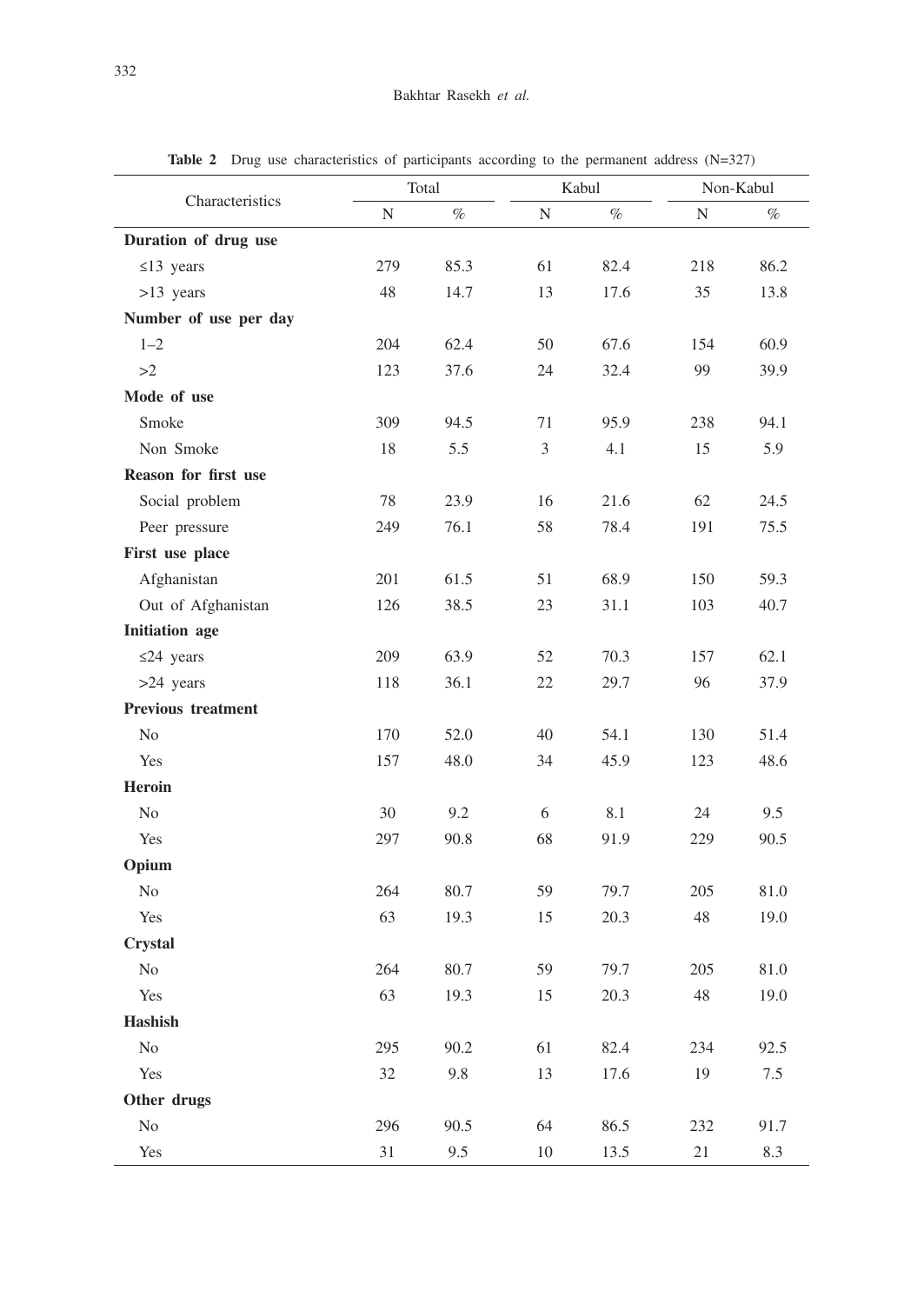#### *Study measures*

The dependent variable was the completion of drug addiction treatment; coded as "0" for uncompleted drug addiction treatment, and "1" for the completion of drug addiction treatment. The independent variables were age, marital status, social status, economic status, family history of drug use, duration of drug use, frequency of drug use, mode of drug use, previous drug treatment history, reason for the first use of drugs, place of drug use for the very first time, and type of drug. These variables were dichotomized as "0" for no and "1" for yes.

#### *Data analysis*

Data were analyzed using the Statistical Package for Social Science (SPSS) software program version 20.0 (IBM SPSS Inc.). A descriptive analysis was applied for the socio-demographic characteristics and drug use of participants. Multiple logistic regression models were applied to estimate the odds ratio (OR) and 95% confidence interval (CI) of factors for the completion of drug addiction treatment.

#### *Ethical considerations*

The study proposal was approved by the Afghanistan Institutional Review Board. Approval to conduct the research was also obtained from the Drug Demand Reduction Directorate, Ministry of Public Health, Afghanistan. The study used a numeric coding system instead of using the names of the participants. This study followed the all ethical standards, and confidentiality of the participants' information was considered in all stages of the data handling process.

## RESULTS

The mean age of the participants was 30.1 years with a standard deviation of 7.7 years. Table 1 shows the socio-demographic data of the participants according to their permanent address. Of 327 participants, 22.6 % of the participants were permanent residents of Kabul and 77.4% came from 28 provinces of Afghanistan; no participants from the other remaining 6 provinces. Nearly half of the participants were aged 18–27 years; 48.6% in Kabul and 43.5% in non-Kabul provinces. In this study, the majority of the participants were unemployed economically backward. Those with a family history of drug use were 15.6%.

Table 2 presents the drug use of participants according to their permanent address. Most of participants started using drugs in the last 13 years maybe because of sociopolitical change and decrease of restrictions in predisposing factors furthermore return of some refugees after 2001. Among those living in Kabul, 82.4% started using drugs in the last 13 years, while 86.2% were initiated in the same period among non-Kabul residents. Patients using drugs more than two times a day were 32.4% among those from Kabul and 39.9% among those from other provinces. Smoking was the most common mode of drug use (95.9% from Kabul and 94.1% from non-Kabul). Peer pressure was the leading reason for the first-time use of drugs (78.4% from Kabul and 75.5% from non-Kabul provinces). The other reported reasons were social and health problems (21.6% from Kabul and 24.5% from non-Kabul provinces). First-time drug use was observed in out of Afghanistan during the immigration in 126 (38.5%) cases (31.1% from Kabul and 40.7% from non-Kabul provinces). Heroin was the most commonly used drug (91.9% from Kabul and 90.5% from non-Kabul provinces) followed by opium, crystal, hashish, and other drugs, as shown in Table 2.

Table 3 shows the OR with 95% CI of completion of drug addiction treatment. After adjusting for the variables listed in the footnote on Table 3, drug users with history of drug addiction were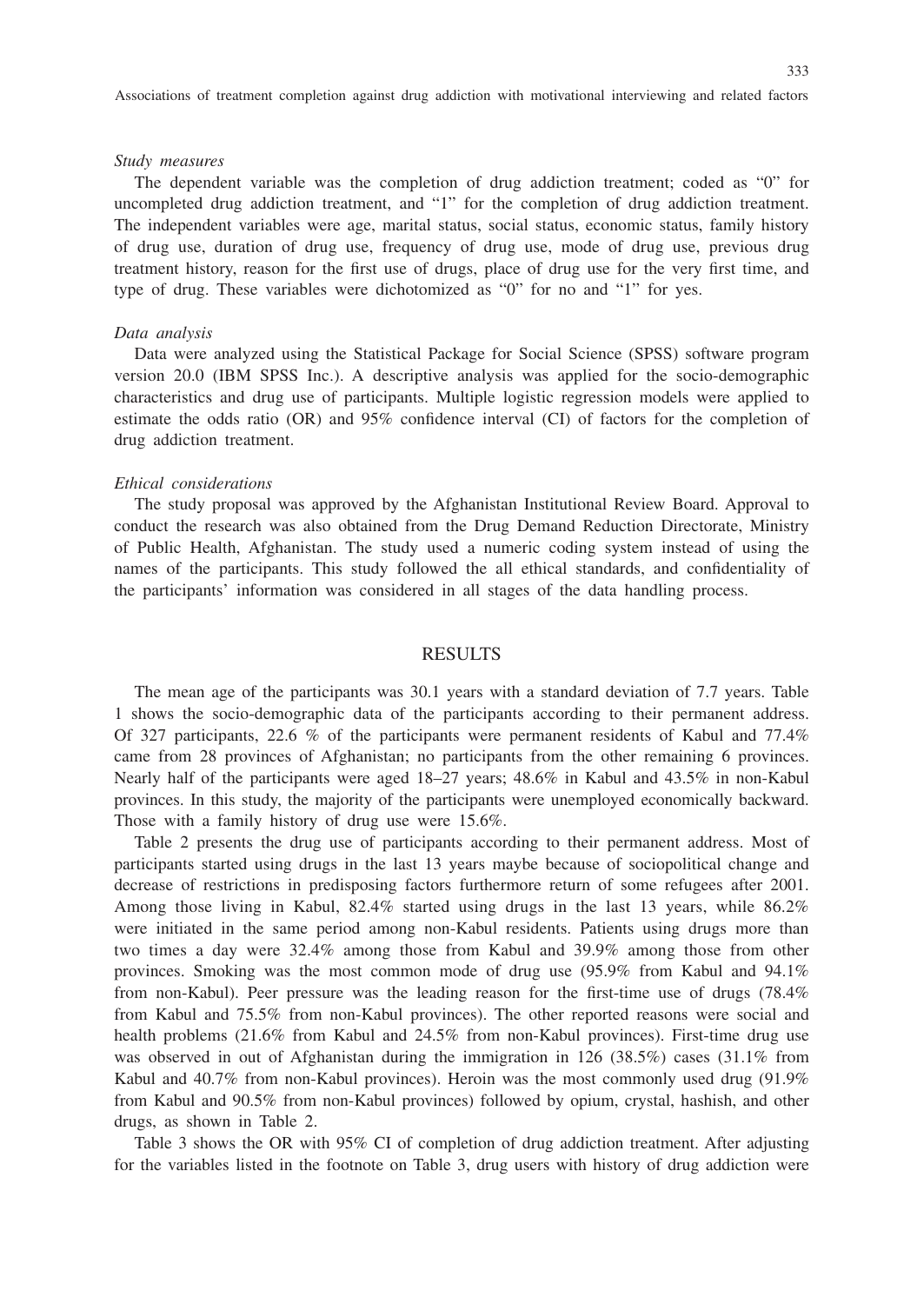| Characteristics               | N   | $\%$ | Unadjusted   |                 | Adjusted*    |                 |  |
|-------------------------------|-----|------|--------------|-----------------|--------------|-----------------|--|
|                               |     |      | <b>OR</b>    | $(95\%CI)$      | <b>OR</b>    | $(95\%CI)$      |  |
| Age                           |     |      |              |                 |              |                 |  |
| >30 years                     | 125 | 83.7 | $\mathbf{1}$ |                 | $\mathbf{1}$ |                 |  |
| $\leq 30$ years               | 202 | 75.2 | 0.59         | $(0.34 - 1.03)$ | 0.92         | $(0.41 - 2.05)$ |  |
| <b>Marital</b> status         |     |      |              |                 |              |                 |  |
| Single                        | 160 | 83.8 | $\mathbf{1}$ |                 | $\mathbf{1}$ |                 |  |
| Married                       | 167 | 77.2 | 0.66         | $(0.38 - 1.15)$ | 1.07         | $(0.47 - 2.42)$ |  |
| <b>Employment</b> status      |     |      |              |                 |              |                 |  |
| Unemployed                    | 218 | 81.7 | $\mathbf{1}$ |                 | $\mathbf{1}$ |                 |  |
| Employed                      | 109 | 78.0 | 0.79         | $(0.45 - 1.41)$ | 0.55         | $(0.24 - 1.26)$ |  |
| <b>Economic</b> status        |     |      |              |                 |              |                 |  |
| Poor                          | 256 | 82.0 |              |                 | $\,1$        |                 |  |
| Fair and rich                 | 71  | 74.6 | 0.65         | $(0.35 - 1.20)$ | 0.88         | $(0.36 - 2.17)$ |  |
| Social status                 |     |      |              |                 |              |                 |  |
| Good                          | 284 | 80.6 | $\mathbf{1}$ |                 |              |                 |  |
| Better and best               | 43  | 79.1 | 0.91         | $(0.41 - 2.00)$ |              |                 |  |
| Family history of drugs use   |     |      |              |                 |              |                 |  |
| N <sub>0</sub>                | 276 | 80.1 |              |                 |              |                 |  |
| Yes                           | 51  | 82.4 | 1.16         | $(0.53 - 2.53)$ |              |                 |  |
| <b>Current address</b>        |     |      |              |                 |              |                 |  |
| Kabul                         | 207 | 83.1 | $\mathbf{1}$ |                 | 1            |                 |  |
| Other provinces               | 120 | 75.8 | 0.64         | $(0.37 - 1.11)$ | 0.63         | $(0.29 - 1.36)$ |  |
| <b>Permanent address</b>      |     |      |              |                 |              |                 |  |
| Kabul                         | 253 | 75.7 | $\mathbf{1}$ |                 |              |                 |  |
| Other provinces               | 74  | 81.8 | 1.45         | $(0.78 - 2.69)$ |              |                 |  |
| Duration of drug use          |     |      |              |                 |              |                 |  |
| $\leq$ 13 years               | 279 | 81.7 | $\mathbf{1}$ |                 | $\mathbf{1}$ |                 |  |
| $>13$ years                   | 48  | 72.9 | 0.6          | $(0.30 - 1.22)$ | 0.34         | $(0.11 - 0.98)$ |  |
| Frequency of drug use per day |     |      |              |                 |              |                 |  |
| One to two times              | 204 | 80.4 | $\mathbf{1}$ |                 | $\mathbf{1}$ |                 |  |
| More than two times           | 123 | 80.5 | 1.01         | $(0.57 - 1.77)$ | 1.01         | $(0.46 - 2.22)$ |  |
| Initiation age of drug use    |     |      |              |                 |              |                 |  |
| $\leq$ 24 years               | 209 | 81.3 | $\mathbf{1}$ |                 |              |                 |  |
| >24 years                     | 118 | 78.8 | 0.85         | $(0.49 - 1.50)$ |              |                 |  |

Table 3 Odds ratio (OR) and 95% confidence interval (CI) of completion of drug addiction treatment among the participants (N= 327)

\* Adjusted for all factors listed in the table.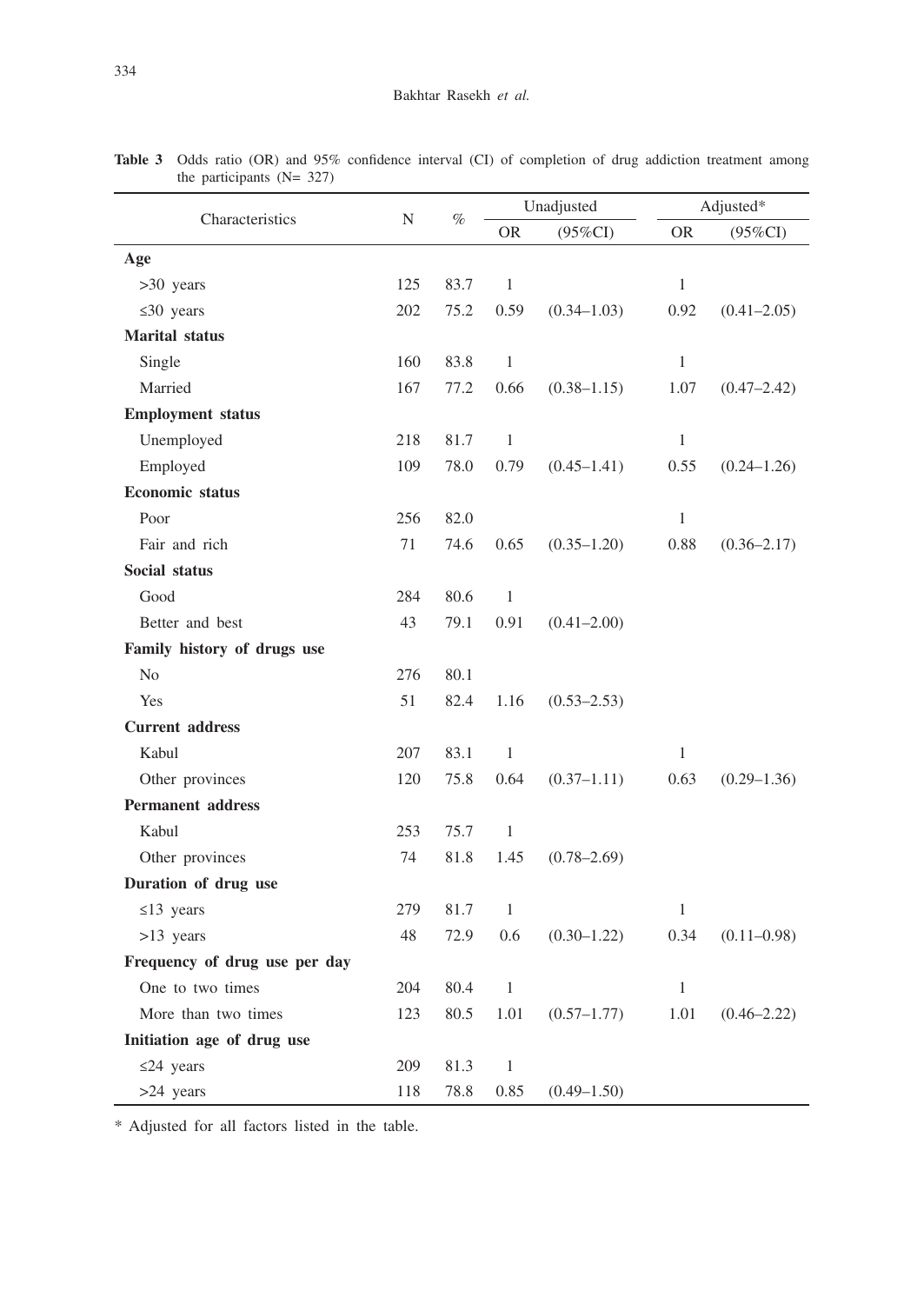| Characteristics            |           | $\%$ | Unadjusted   |                     | Adjusted*    |                      |
|----------------------------|-----------|------|--------------|---------------------|--------------|----------------------|
|                            | ${\bf N}$ |      | <b>OR</b>    | $(95\%CI)$          | <b>OR</b>    | $(95\%CI)$           |
| Mode of drug use           |           |      |              |                     |              |                      |
| Smoke                      | 309       | 80.3 | $\mathbf{1}$ |                     |              |                      |
| Non smoke                  | 18        | 83.3 | 1.23         | $(0.35 - 4.38)$     |              |                      |
| Amount of drug use per day |           |      |              |                     |              |                      |
| $\leq 0.5g$                | 158       | 80.4 | $\,1\,$      |                     |              |                      |
| >0.5g                      | 169       | 80.5 | 1.01         | $(0.59 - 1.74)$     |              |                      |
| Previous treatment history |           |      |              |                     |              |                      |
| N <sub>o</sub>             | 170       | 75.9 | $\mathbf{1}$ |                     | $\mathbf{1}$ |                      |
| Yes                        | 157       | 85.4 | 1.85         | $(1.05 - 3.26)$     | 2.46         | $(1.14 - 5.30)$      |
| Reason for first use       |           |      |              |                     |              |                      |
| Social problem             | $78\,$    | 76.9 | $\mathbf{1}$ |                     | $\mathbf{1}$ |                      |
| Peer pressure              | 249       | 81.5 | 0.76         | $(0.41 - 1.40)$     | 1.70         | $(0.72 - 4.04)$      |
| First use place            |           |      |              |                     |              |                      |
| Afghanistan                | 201       | 81.1 | $\mathbf{1}$ |                     |              |                      |
| Out of Afghanistan         | 126       | 79.4 | 0.89         | $(0.51 - 1.57)$     |              |                      |
| Ever attend MI**           |           |      |              |                     |              |                      |
| No                         | 109       | 46.1 | $\,1\,$      |                     | $\,1$        |                      |
| Yes                        | 218       | 96.0 |              | 28.08 (12.98-60.79) |              | 43.98 (17.21-112.39) |
| Heroin                     |           |      |              |                     |              |                      |
| No                         | 30        | 50.0 | $\mathbf{1}$ |                     | $\mathbf{1}$ |                      |
| Yes                        | 297       | 83.5 | 5.06         | $(2.32 - 11.03)$    | 4.74         | $(1.32 - 16.97)$     |
| Opium                      |           |      |              |                     |              |                      |
| No                         | 264       | 82.6 | $\,1\,$      |                     | $\,1$        |                      |
| Yes                        | 63        | 71.4 | 0.53         | $(0.28 - 0.99)$     | 0.66         | $(0.24 - 1.84)$      |
| Crystal                    |           |      |              |                     |              |                      |
| $\rm No$                   | 264       | 81.8 | $\,1$        |                     | $\mathbf{1}$ |                      |
| Yes                        | 63        | 74.6 | 0.65         | $(0.34 - 1.25)$     | 0.83         | $(0.33 - 2.09)$      |
| <b>Hashish</b>             |           |      |              |                     |              |                      |
| No                         | 295       | 80.3 | $\mathbf{1}$ |                     |              |                      |
| Yes                        | 32        | 81.2 | 1.06         | $(0.42 - 2.70)$     |              |                      |
| Other drugs                |           |      |              |                     |              |                      |
| No                         | 296       | 81.1 | $\mathbf{1}$ |                     |              |                      |
| Yes                        | 31        | 74.2 | 0.67         | $(0.29 - 1.58)$     |              |                      |

Table 3 Odds ratio (OR) and 95% confidence interval (CI) of completion of drug addiction treatment among the participants (N= 327) (Continued)

\* Adjusted for all factors listed in the table.

\*\* Motivational interviewing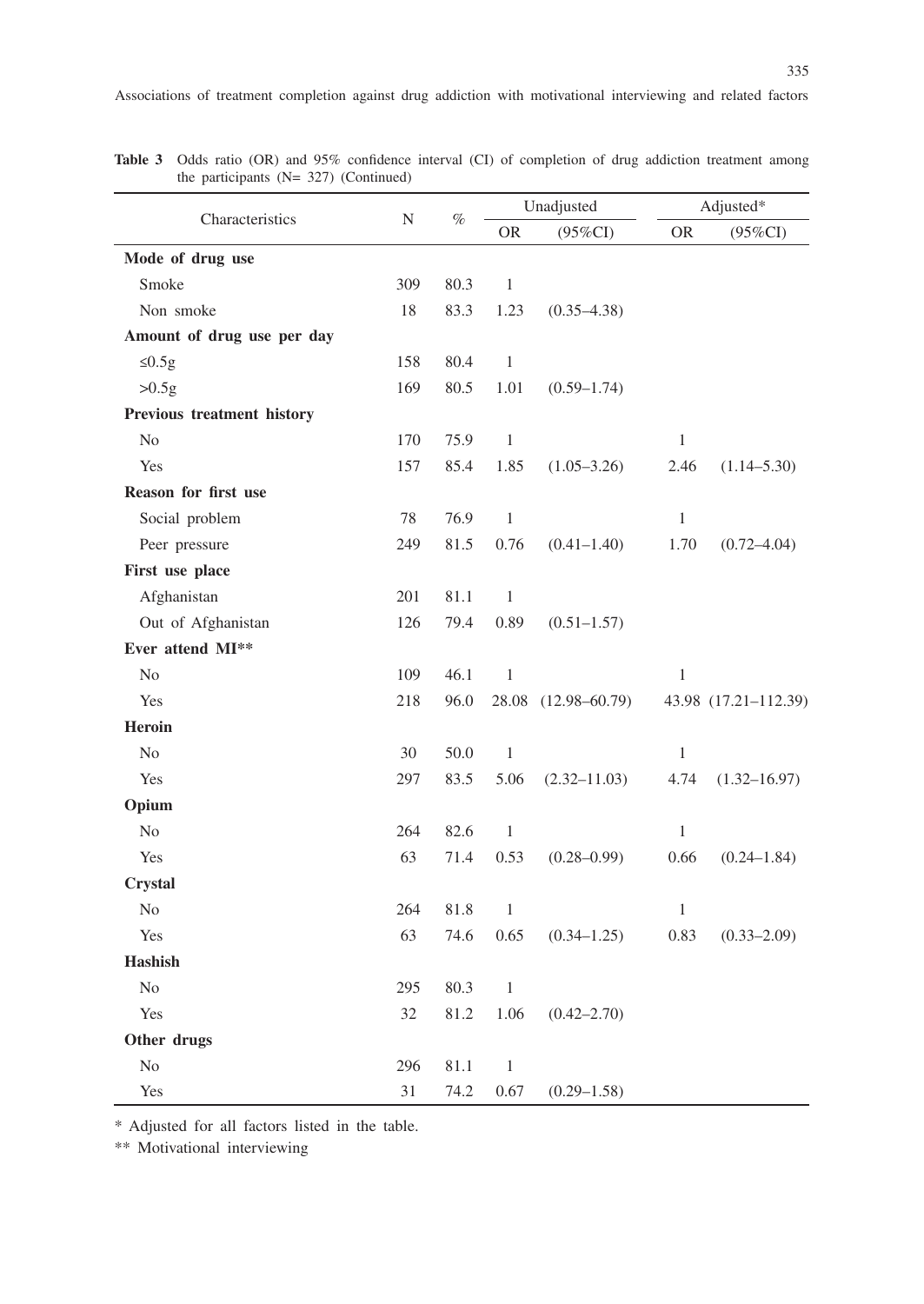more likely to complete the drug addiction treatment (adjusted OR 2.46; 95% CI 1.14–5.30). Those who attended MI before hospitalization were more likely to complete the drug addiction treatment (adjusted OR 43.98; 95% CI 17.21–112.39). In addition, those who used heroin were more likely to complete the drug addiction treatment than the others (adjusted OR 4.74; 95% CI 1.32–16.97).

Fig. 1 shows the percentages of treatment completion according to the place of their past treatment. Compared with no treatment in the past  $(75.9\%)$ , treatment in hospitals  $(89.7\%)$ showed a higher completion percentage. When compared between not treated and the other three groups combined [(134 completed out of 157 participants (85.3%)], the combined group was significantly higher (p=0.036).

Fig. 2 shows the treatment completion percentage according to the number of times of MI before admission to Jangalak Hospital. The percentage increased along with the increase in the number of times of MI. Among participants who attended two sessions of MI, the completion percentage (89.6%) was higher than that among those who did not attend MI (52.9%). Among those with one or more MI, the percentage was  $95.8\%$ , significantly higher (p<0.0001) than no MI.

### DISCUSSION

This study was the first study to identify the factors associated with the completion of drug addiction treatment among male drug users in Afghanistan. The study also explored the role of MI in the completion of drug addiction treatment. The findings revealed that participants who attended MI or used heroin were more likely to complete the drug addiction treatment. Participants who had received drug addiction treatment were more likely to complete the drug addiction treatment. This study highlighted the problem of relapse among male drug users, challenging drug addiction treatment around the world.<sup>9)</sup>

In Afghanistan, drug addiction treatment is voluntary and drug users can avail treatment at any place they want. In total, there are 102 drug-treatment centers in Afghanistan with 68 centers that provide residential or inpatient services, and  $34$  centers that provide outpatient services.<sup>7)</sup> These treatment programs focus on detoxification. A study reported that integrating psychosocial treatment with detoxification was more effective than just prescribing medication.<sup>10)</sup> Thus, policy makers need to consider integrating psychosocial treatment with drug addiction treatment programs in Afghanistan. Furthermore, such programs should also focus on providing life skills training so drug users can live independently, cope with stress, and refrain from starting another drug use cycle.

This study found that 66.7% of the participants attended one or more MI sessions before admission to the hospital. After adjustment for the possible confounding variables, it was revealed that drug users who attended MI were more likely to complete the drug addiction treatment successfully. This finding was in line with previous studies that reported that MI was an important factor to improve drug users' psychological and behavioral condition.<sup>10,11)</sup> However, attending MI is a voluntary policy of drug addiction treatment in Afghanistan. Therefore, making MI a compulsory criterion for admission to a drug addiction treatment program in Afghanistan can be linked to the successful completion of drug addiction treatment.

This study showed that heroin was the most commonly used drug (90.8%) followed by opium (19.3%), crystal (19.3%), hashish  $(9.8\%)$  and other drugs  $(9.5\%)$ . A similar study in Afghanistan reported that drug use is significantly increasing and heroin usage is the drug of choice particularly in Kabul city. The report also stated that Kabul was ranked the highest for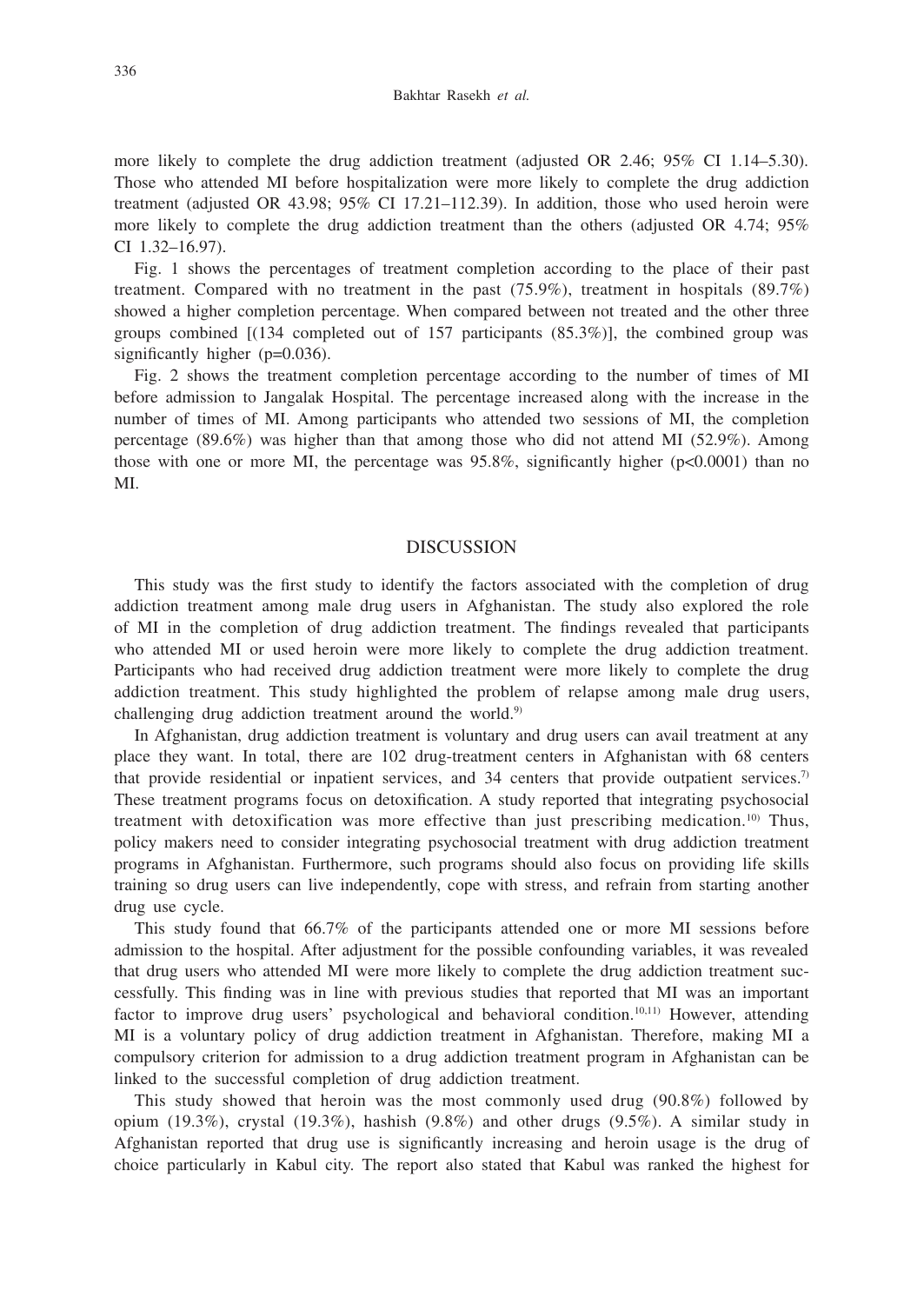

Associations of treatment completion against drug addiction with motivational interviewing and related factors

**Fig. 1** Completion of treatment at Jangalak Hospital among the participants according to the place of previous treatment (N=327)



**Fig. 2** Completion of treatment according to the number of participants received motivational interviewing (MI) before hospitalization (N=327)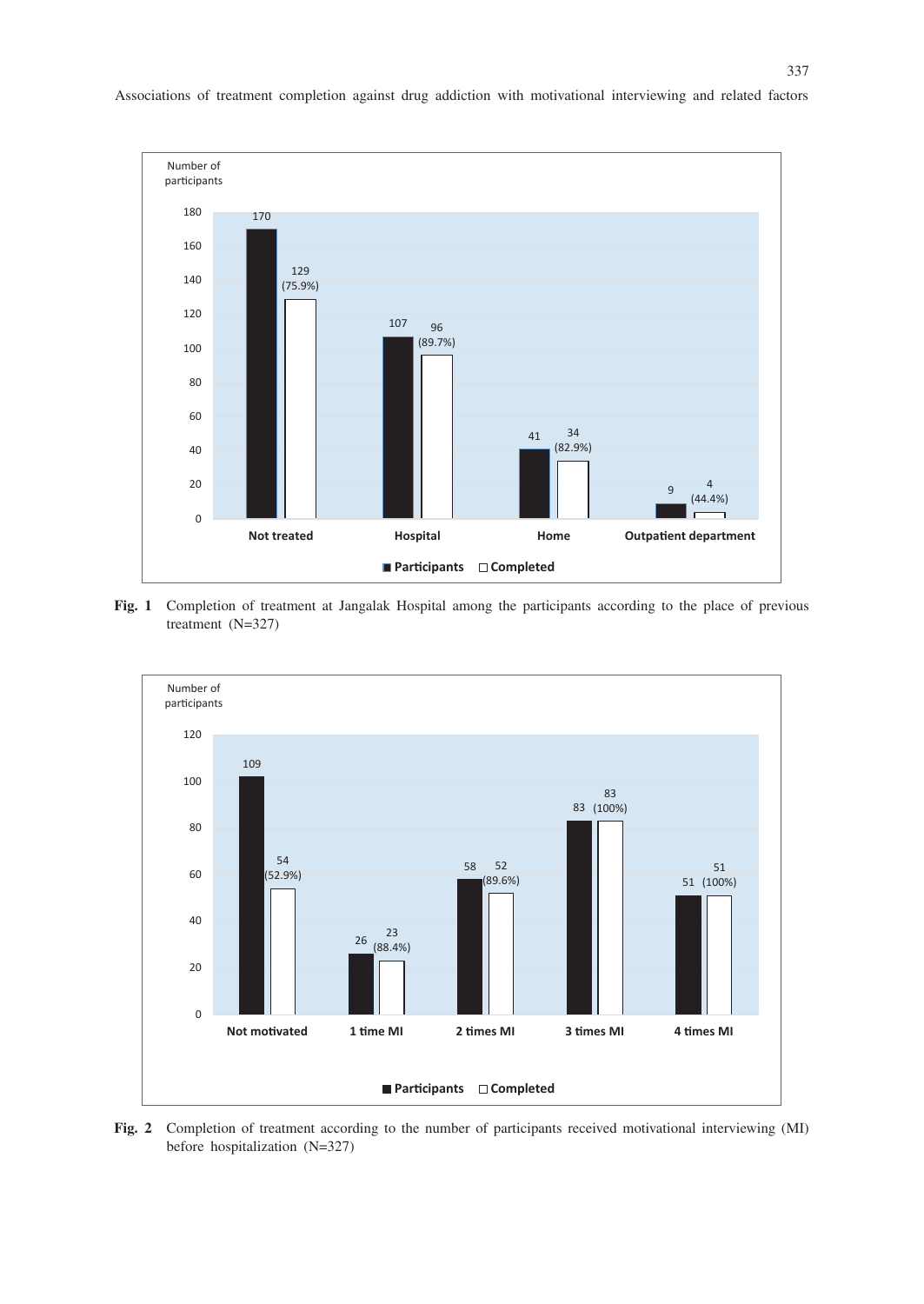the most quickly rising population of opium and heroin users in Afghanistan. This is because of easy access to opium and heroin, and also drug use among internally displaced persons and refugees who return from camps from other countries.12) The Afghanistan National Drug Use Survey also reported a similar finding that opioids were widely used amount adult drug users in Afghanistan, and mortality from illicit drug use was mainly contributed by the use of opioids.12)

Participants who used heroin were more likely to complete drug addiction treatment compared to their counterparts. The treatment completion rate among the users of other drugs was lower than that among non-users. Those who did not use heroin used other drugs, and this was consistent with the findings on the treatment completion rate of heroin users. Possibly, the 30 non-heroin users might be strong addicts, and so the completion rate was lower; although, the actual reasons were not clear.

Nearly half of the participants of the study were between 18 to 27 years old. A similar study conducted in the United States on children aged 12 years or older in a non-institutionalized population showed that more than 1 in 5 young adults aged 18 to 25 years (22.0%) used illicit drugs in 2014.13) Similarly, a study showed that the age group 25–29 years reported the highest proportion of treatment admissions  $(14.8\%)$ , followed by those aged 20–24 years  $(14.4\%)$ , and those aged  $40-44$  years  $(12.6\%)$ .<sup>14)</sup> While 22.6% of them were from Kabul, nearly three quarters of the participants were from other provinces of Afghanistan. Among them, 136 participants (41.6%) had immigrated to Kabul during the study period. These people were possibly homeless drug users. It was reported that there were about 1,500 street-drug users in Kabul.<sup>15)</sup>

This study revealed that peer pressure was a more commonly cited reason than social problems for first-time drug use among the participants. Another study in Kabul found that nearly half of the participants began to use heroin because of the encouragement of friends, family members, roommates and colleagues.16) Similarly, the Focus Group Findings of Smoking Onset Among Male Youth in China reported that cigarettes were offered by peers in first-time users, and social interaction was the second reason for first-time smoking; however, some of them started smoking because of their own decision.<sup>17)</sup> A number of studies in the United States showed similar findings among the young generation of American Indians and non-American Indians.18) In another study conducted in the United States, more than 80% university students consumed at least one alcoholic drink in the past two weeks, and 40% of these students were binge drinking four or more drinks on occasion compared to their non-university peers.<sup>19)</sup>

Our study also revealed that most of the participants were economically backward (78.3%). A poor economy is one of the reasons for the increase in drug addiction rate in Afghanistan, and poverty is the common cause for drug use all over Afghanistan.20) In addition, a majority of the participants in this study had a very low social status (86.8%). In a study among college students, social trouble was reported as the most recognized reason for drinking, and social reason was associated with alcohol consumption levels more strongly than enhancement or coping causes.<sup>21)</sup> Unemployment was common among the participants of this study  $(66.7\%)$ . In a study on unemployment and substance use, it was found that unemployment was an important risk factor for substance use and the growth of substance use disorders.<sup>22)</sup>

A significant number of participants in this study (38.6%) initiated drugs outside the country during immigration. During immigration in other countries, 136 (41.6%) participants used drugs for the first time. Another study showed that almost 50% of 34 study participants initiated the use of heroin during immigration in Iran and in Pakistan, while 35% started using drugs in Kabul and the rest of them started in other cities of Afghanistan.16) In a previous study, an association between the experience of a breakup and increased drug use was reported.23) Previous studies also reported that refugees were at high risk of drug use because of poor economic situations and psychological changes.<sup>23)</sup> It was reported that a large number of Afghans began using drugs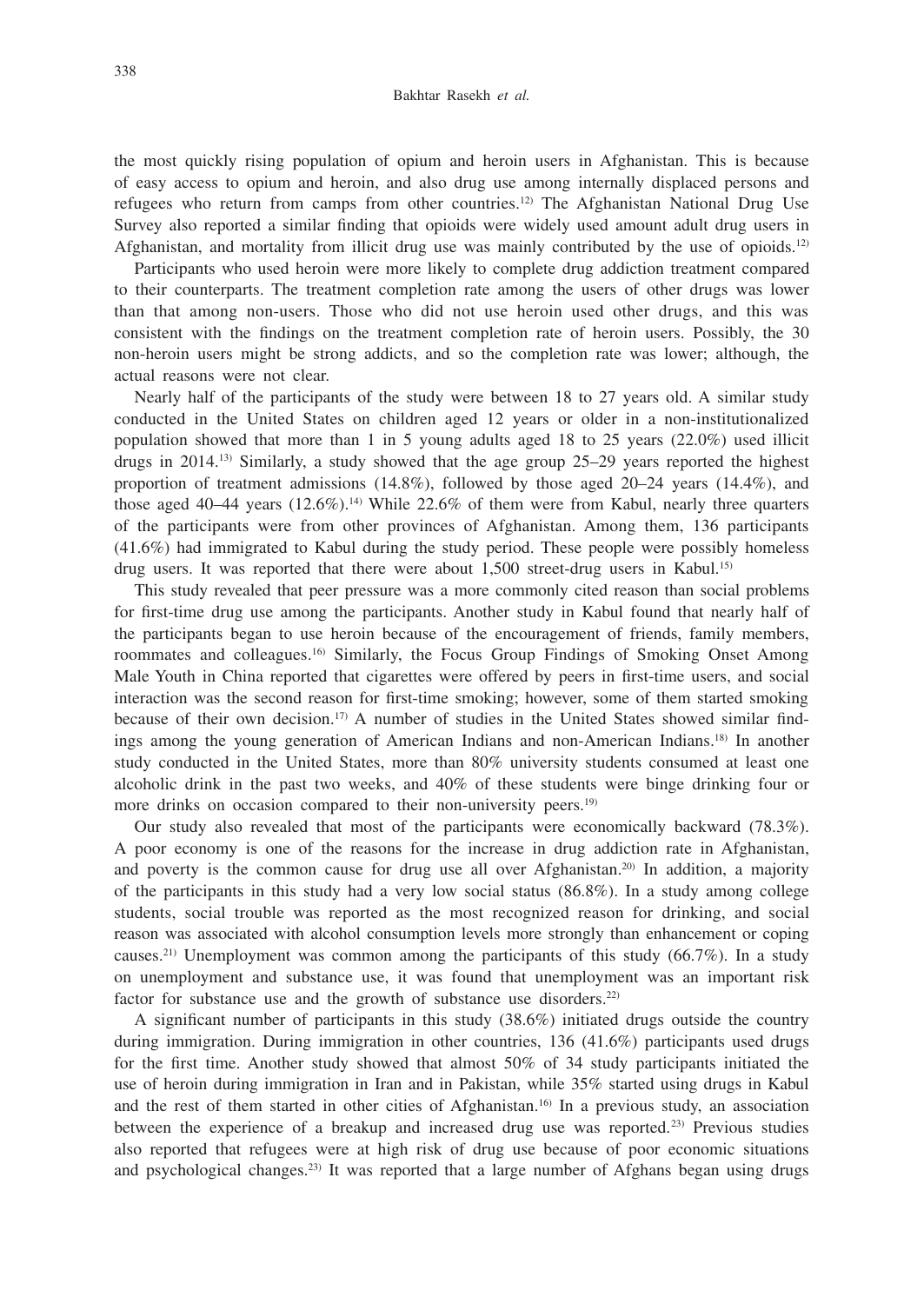Associations of treatment completion against drug addiction with motivational interviewing and related factors

during immigration and while living in camps in Iran and Pakistan.<sup>24)</sup>

This study has several limitations. First, data on follow-up of the participants after their discharge from hospital were not available. Accordingly, the long-term effects could not be evaluated. Second, although there were participants from provinces other than Kabul, the study cannot be generalized for all provinces of Afghanistan. Third, the participants were males, and did not include women and children. Lastly, this study did not examine the mental problems of the participants as prognostic factors for treatment completion.

In conclusion, participants who received drug addiction treatment, attended MI, or those who used heroin were more likely to complete the drug addiction treatment. Therefore, policy makers in Afghanistan must consider amending the standard operational procedures to include attending MI as compulsory criterion to admit patients to drug addiction treatment programs. In addition, there is a need to increase the number of vocational training programs, psychosocial treatment, and life skills training to promote independent living, and stress management to ensure the decrease to minimum level of relapse among drug users.

#### ACKNOWLEDGMENTS

We would like to thank Dr. Ahmad Fawad Osmani (Ministry of Public Health, Afghanistan), Dr. Shahpoor Yousuf (Ministry of Public Health, Afghanistan), Dr. Zainulabedin Azarion (Jangalak Hospital), and Dr. Sayed Murtaza Sadat Hofiani (Afghanistan IRB Secretary) for supporting this study.

### CONFLICT OF INTEREST

The authors declare no conflict of interest.

## **REFERENCES**

- 1) United Nations Office on Drugs and Crime. World Drug Report. 2016, United Nations Office on Drugs and Crime, Vienna.
- 2) United Nations Office on Drugs and Crime. Afghanistan Drug Report. 2015, United Nations Office on Drugs and Crime, Vienna.
- 3) McKillip R. Motivational interviewing-unlocking intrinsic motivation to change. In: *Book of Abstracts of Scientific Consultation on Prevention of Drug Use and Treatment of Drug Use Disorders*, edited by United Nations Office on Drug and Crime. pp.30–31, 2015, United Nations Office on Drug and Crime, Vienna.
- 4) Carroll KM, Ball SA, Nich C, Martino S, Frankforter TL, Farentinos C, *et al.* Motivational interviewing to improve treatment engagement and outcome in individuals seeking treatment for substance abuse: a multisite effectiveness study. *Drug Alcohol Depend*, 2006; 81: 301–312.
- 5) Barnett E, Sussman S, Smith C, Rohrbach LA, Spruijt-Metz D. Motivational interviewing for adolescent substance use: a review of the literature. *Addict Behav*, 2012; 37: 1325–1334.
- 6) Baker A, Lewin T, Reichler H, Clancy R, Carr V, Garrett R, *et al.* Evaluation of a motivational interview for substance use within psychiatric in-patient services. *Addiction*, 2002; 97: 1329–1337.
- 7) SGI Global, LLC. Afghanistan National Drug Use Survey. 2015, SGI Global, LLC, USA.
- 8) Ministry of Counter Narcotics. Increasing coverage by drug treatment services, continuous care and the enhance quality of the services. In: *National Drug Demand Reduction Policy 2012–2016*, edited by Ministry of Counter Narcotics. pp.23–27, 2012, Ministry of Counter Narcotics, Kabul.
- 9) Marhe R, Waters AJ, van de Wetering BJ, Franken IH. Implicit and explicit drug-related cognitions during detoxification treatment are associated with drug relapse: an ecological momentary assessment study. *J Consult Clin Psychol*, 2013; 81: 1–12.